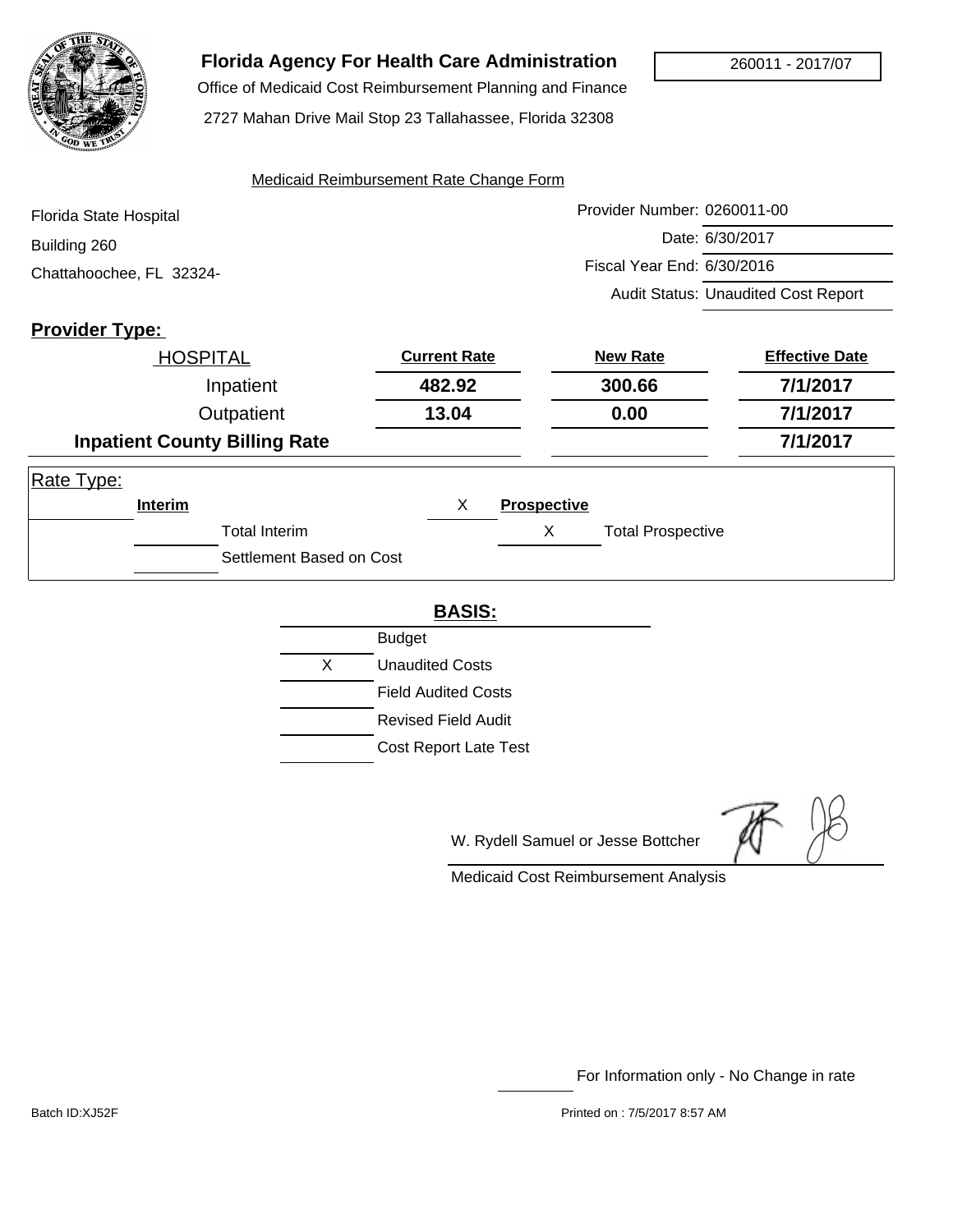

# **Florida Agency For Health Care Administration**

 Office of Medicaid Cost Reimbursement Planning and Finance 2727 Mahan Drive Mail Stop 23 Tallahassee, Florida 32308

#### Medicaid Reimbursement Rate Change Form

Provider Number: 0260029-00 Date: 6/30/2017 Fiscal Year End: 6/30/2016 Audit Status: Unaudited Cost Report Northeast Florida State Hospital HWY 121 SOUTH Macclenny, FL 32063-

## **Provider Type:**

|            | <b>HOSPITAL</b> |                                      | <b>Current Rate</b> |                    | <b>New Rate</b>          | <b>Effective Date</b> |
|------------|-----------------|--------------------------------------|---------------------|--------------------|--------------------------|-----------------------|
|            |                 | Inpatient                            | 328.38              |                    | 320.89                   | 7/1/2017              |
| Outpatient |                 | 13.04                                |                     | 0.00               | 7/1/2017                 |                       |
|            |                 | <b>Inpatient County Billing Rate</b> |                     |                    |                          | 7/1/2017              |
| Rate Type: |                 |                                      |                     |                    |                          |                       |
|            | Interim         |                                      | X                   | <b>Prospective</b> |                          |                       |
|            |                 | <b>Total Interim</b>                 |                     | X                  | <b>Total Prospective</b> |                       |
|            |                 | Settlement Based on Cost             |                     |                    |                          |                       |

#### **BASIS:**

|    | <b>Budget</b>              |
|----|----------------------------|
| X. | <b>Unaudited Costs</b>     |
|    | <b>Field Audited Costs</b> |
|    | Revised Field Audit        |
|    | Cost Report Late Test      |

W. Rydell Samuel or Jesse Bottcher

Medicaid Cost Reimbursement Analysis

For Information only - No Change in rate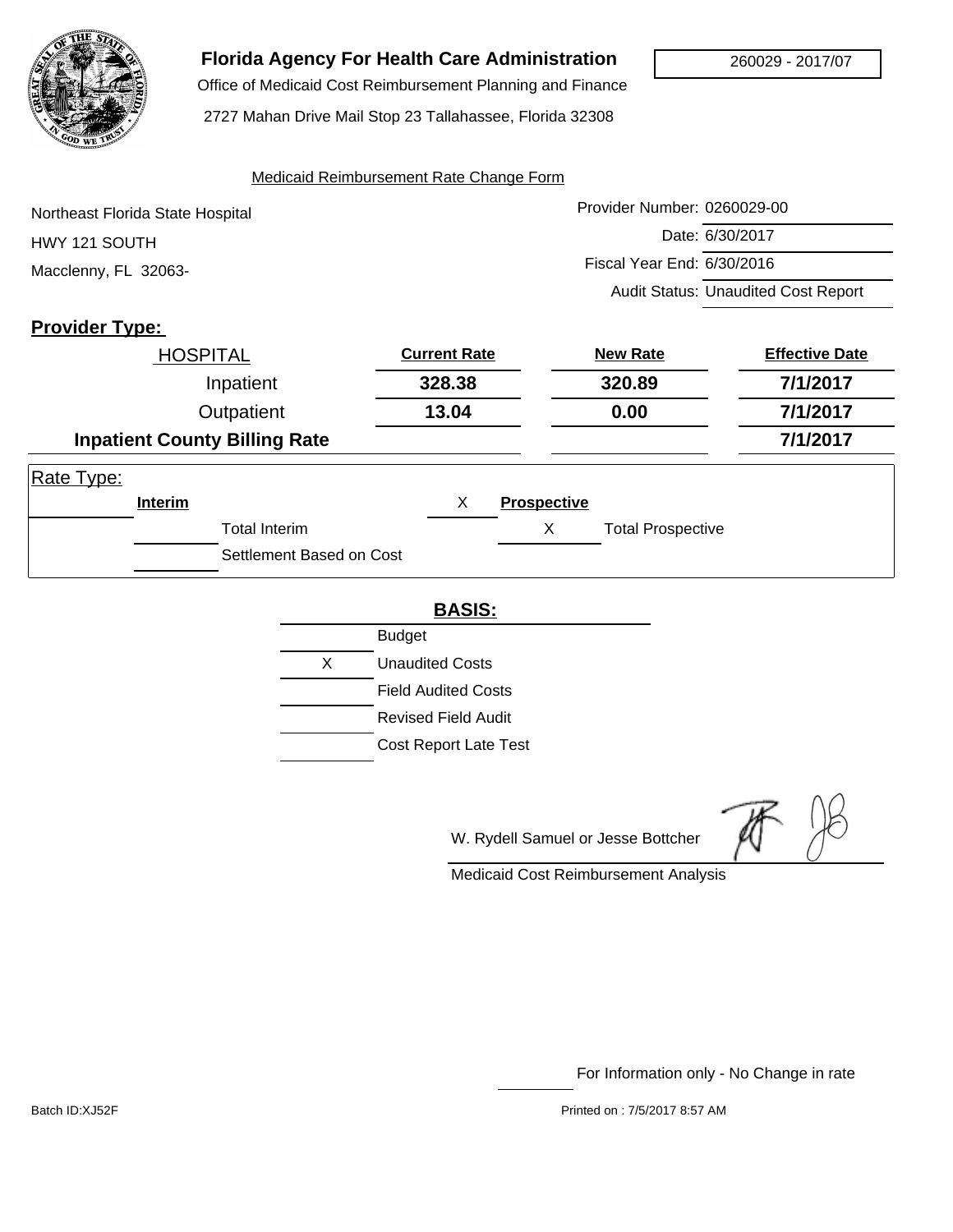

# **Florida Agency For Health Care Administration**

 Office of Medicaid Cost Reimbursement Planning and Finance 2727 Mahan Drive Mail Stop 23 Tallahassee, Florida 32308

#### Medicaid Reimbursement Rate Change Form

| South Florida State Hospital | Provider Number: 0260045-00                |
|------------------------------|--------------------------------------------|
| 800 East Cypress Dr          | Date: 6/30/2017                            |
| Pembroke Pines, FL 33025-    | Fiscal Year End: 6/30/2016                 |
|                              | <b>Audit Status: Unaudited Cost Report</b> |

### **Provider Type:**

|            | <b>HOSPITAL</b> |                                      | <b>Current Rate</b> |                    | <b>New Rate</b>          | <b>Effective Date</b> |
|------------|-----------------|--------------------------------------|---------------------|--------------------|--------------------------|-----------------------|
|            |                 | Inpatient                            | 231.27              |                    | 182.47                   | 7/1/2017              |
|            | Outpatient      |                                      | 13.04               | 0.00               |                          | 7/1/2017              |
|            |                 | <b>Inpatient County Billing Rate</b> |                     |                    |                          | 7/1/2017              |
| Rate Type: |                 |                                      |                     |                    |                          |                       |
|            | Interim         |                                      | X                   | <b>Prospective</b> |                          |                       |
|            |                 | <b>Total Interim</b>                 |                     | X                  | <b>Total Prospective</b> |                       |
|            |                 | Settlement Based on Cost             |                     |                    |                          |                       |

### **BASIS:**

|    | <b>Budget</b>              |
|----|----------------------------|
| X. | <b>Unaudited Costs</b>     |
|    | <b>Field Audited Costs</b> |
|    | Revised Field Audit        |
|    | Cost Report Late Test      |

W. Rydell Samuel or Jesse Bottcher

Medicaid Cost Reimbursement Analysis

For Information only - No Change in rate